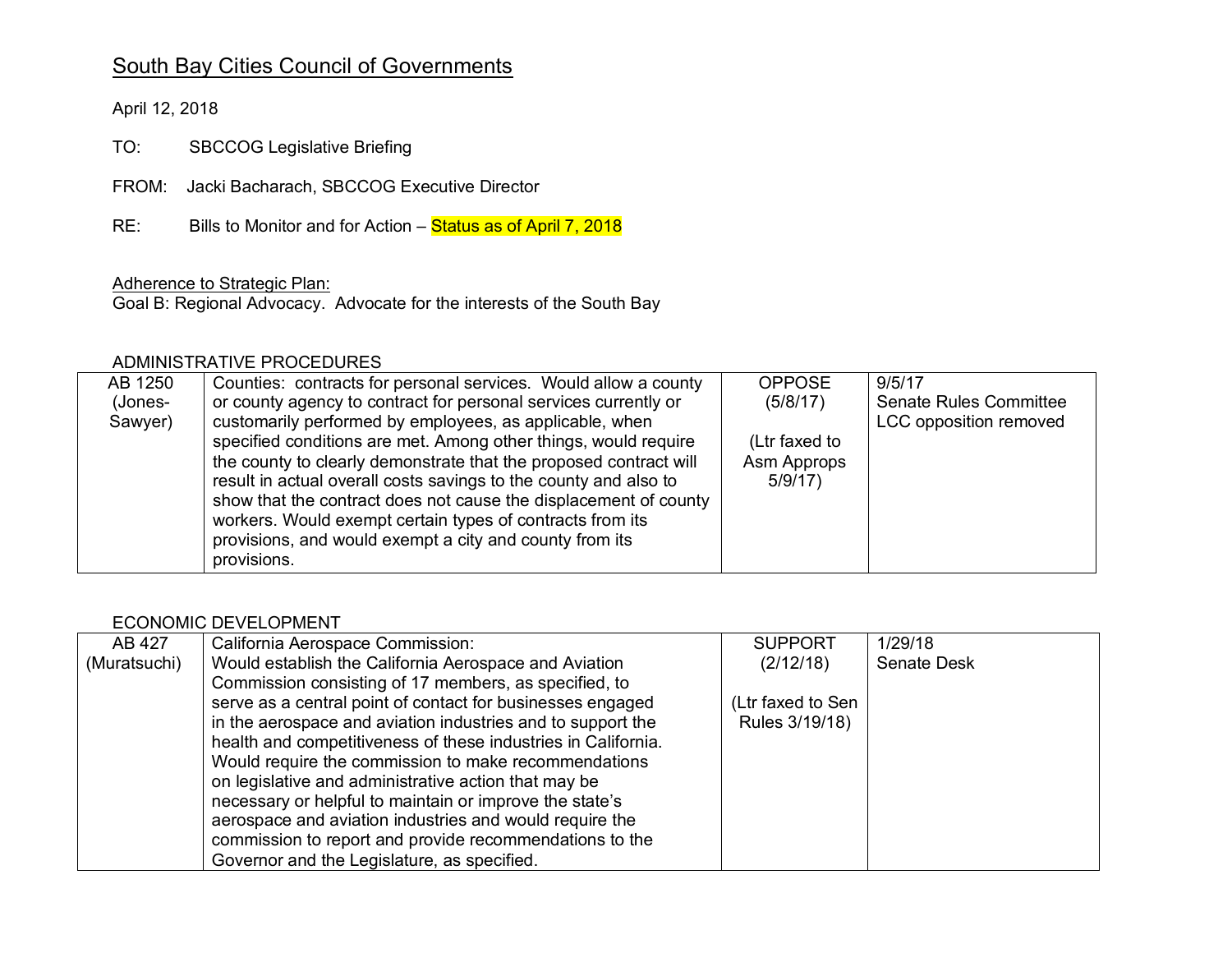# ENVIRONMENT

| AB 1775      | State lands: leasing: oil and gas. Would prohibit the State Lands   | <b>SUPPORT</b> | AB 1775                         |
|--------------|---------------------------------------------------------------------|----------------|---------------------------------|
| (Muratsuchi) | Commission and the local trustees of granted public trust lands     | (2/12/18)      | <b>Assembly Natural</b>         |
|              | from entering into any new lease or other conveyance or from        |                | <b>Resources Committee</b>      |
| SB 834       | entering into any lease renewal, extension, or modification that    | (Ltr faxed to  | Hearing Date: 4/9/18            |
| (Jackson)    | authorizes a lessee to engage in new or additional exploration,     | Asm Nat Res    |                                 |
|              | development, or production of oil or natural gas upon lands owned   | 3/19/18        |                                 |
|              | by the state and under the jurisdiction of the commission that are  |                |                                 |
|              | located seaward of the ordinary high water mark for tidal           |                |                                 |
|              | waterways and the ordinary low water mark for navigable nontidal    | (Ltr faxed to  |                                 |
|              | waterways that would result in the increase of oil or natural gas   | Sen Nat Res    | SB 834                          |
|              | production from federal waters. The bill would apply the exceptions | 3/19/18        | <b>Senate Natural Resources</b> |
|              | applicable to the California Coastal Sanctuary to these provisions. |                | and Water Committee             |
|              | The bill would authorize the commission to establish guidelines for |                | Hearing Date: 4/16/18           |
|              | the implementation of these provisions.                             |                |                                 |
|              |                                                                     |                |                                 |

| <b>HOUSING</b>            |                                                                                                                                                                                                                                                                                                                                                                                           |                                 |                                                                                                                                                                          |
|---------------------------|-------------------------------------------------------------------------------------------------------------------------------------------------------------------------------------------------------------------------------------------------------------------------------------------------------------------------------------------------------------------------------------------|---------------------------------|--------------------------------------------------------------------------------------------------------------------------------------------------------------------------|
| AB 1771<br>(Bloom)        | Planning and zoning: regional housing needs assessment.<br>Would revise the objectives required to be addressed in the<br>regional housing needs allocation plan and additionally<br>require the plan to include an objective to increase access to<br>areas of high opportunity for lower-income residents, while<br>avoiding displacement and affirmatively furthering fair<br>housing. | <b>MONITOR</b>                  | <b>Assembly Housing &amp;</b><br><b>Community Development</b><br><b>Committee</b><br>Hearing Date: 4/11/18<br><b>LCC</b> watch<br><b>CALCOG oppose unless</b><br>amended |
| <b>SB 827</b><br>(Wiener) | Planning and zoning: transit-rich housing bonus. Would authorize<br>a transit-rich housing project to receive a transit-rich housing<br>bonus. Would define a transit-rich housing project as a residential                                                                                                                                                                               | <b>OPPOSE</b><br>(2/12/18)      | 1/16/18<br>Senate Transportation &<br><b>Housing Committee</b>                                                                                                           |
|                           | development project the parcels of which are all within a 1/2 mile<br>radius of a major transit stop or a 1/4 mile radius of a high-quality                                                                                                                                                                                                                                               | (Ltr faxed to<br>Sen Transp and | LCC opposes                                                                                                                                                              |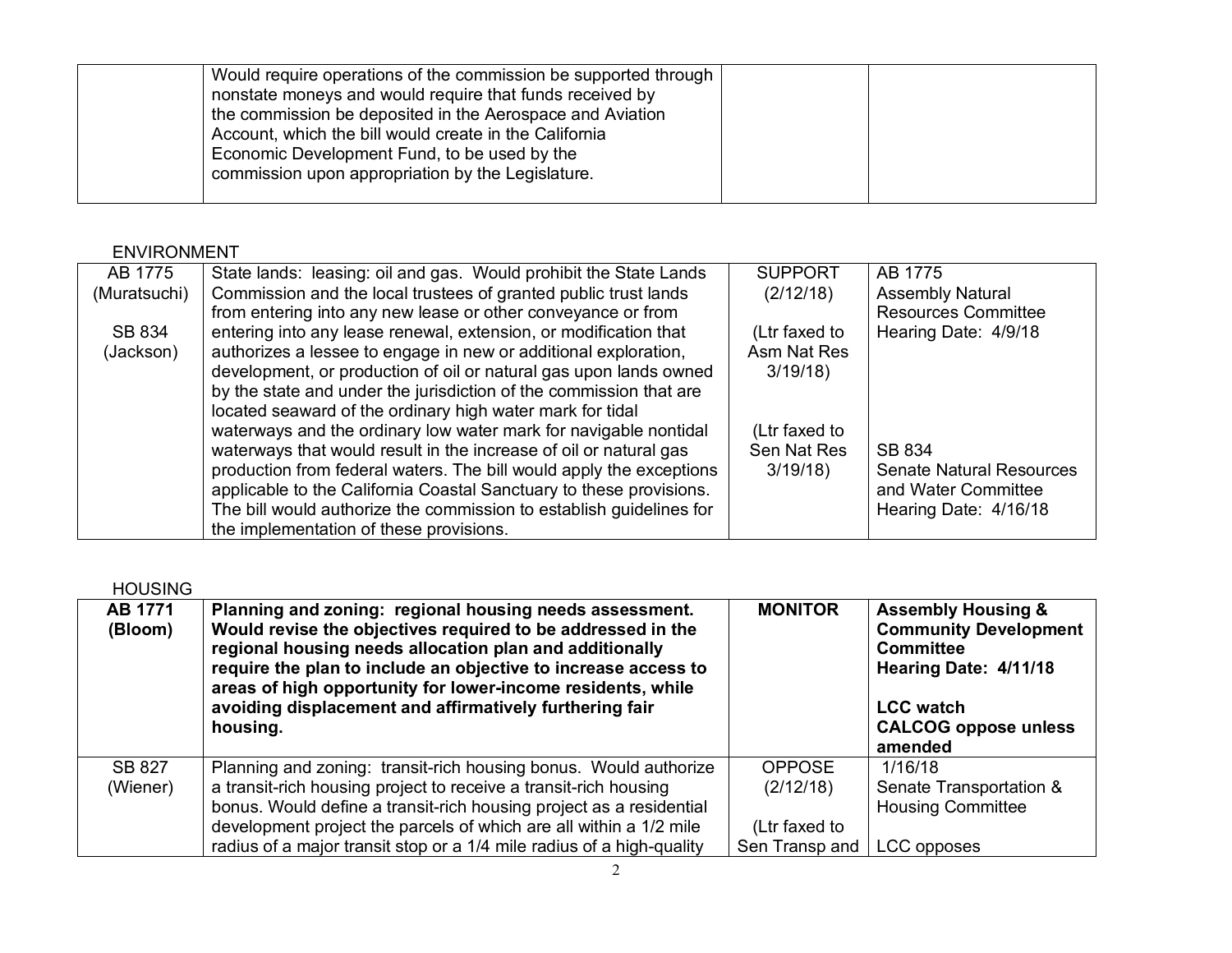|                           | transit corridor, as those terms are further defined. The bill would<br>exempt a project awarded a housing opportunity bonus from<br>various requirements, including maximum controls on residential<br>density or floor area ratio, minimum automobile parking<br>requirements, design standards that restrict the applicant's ability<br>to construct the maximum number of units consistent with any<br>applicable building code, and maximum height limitations, as<br>provided.                                                                                                                                                                                                                                                                                                                                                                                                                                                                                                                                                                 | Housing<br>3/19/18         |                                                                                    |
|---------------------------|------------------------------------------------------------------------------------------------------------------------------------------------------------------------------------------------------------------------------------------------------------------------------------------------------------------------------------------------------------------------------------------------------------------------------------------------------------------------------------------------------------------------------------------------------------------------------------------------------------------------------------------------------------------------------------------------------------------------------------------------------------------------------------------------------------------------------------------------------------------------------------------------------------------------------------------------------------------------------------------------------------------------------------------------------|----------------------------|------------------------------------------------------------------------------------|
| <b>SB 828</b><br>(Wiener) | Land use: housing element. AMENDED 3/14/18<br>The Planning and Zoning Law requires a city or county to adopt a<br>general plan to include a housing element and requires a planning<br>agency to submit a draft of the housing element to the Department<br>of Housing and Community Development for review, as specified.<br>This bill would increase the percentage of the need for housing<br>for very low and low-income households that the program is<br>required to accommodate to 200%. Would require the final<br>regional housing need plan to reflect equitable allocations for<br>housing of all income levels, and not demonstrate disparities that<br>promote racial or wealth disparities throughout a region. Also<br>requires the plan, in particular communities, to demonstrate a high<br>rate of new housing production for households of all income levels<br>and that median rent or home prices available for rent or sale that<br>exceed levels affordable to median income households shall be<br>alleviated, as specified. | <b>OPPOSE</b><br>(3/22/18) | 3/21/18<br>Senate Transportation &<br><b>Housing Committee</b><br><b>LCC</b> watch |

## PUBLIC SAFETY

| AB 1795  | Expanding Access to Community Paramedicine: Would authorize            | <b>SUPPORT</b>     | <b>Assembly Health</b>       |
|----------|------------------------------------------------------------------------|--------------------|------------------------------|
| (Gipson) | a local emergency medical services agency to submit, as part of its    | (2/12/18)          | Committee                    |
|          | emergency services plan, a plan to transport specified patients to a   | (Ltr sent to Asm   | Hearing Date: 4/17/18        |
|          | community care facility, as defined, in lieu of transportation to a    | <b>Health Comm</b> |                              |
|          | general acute care hospital. The bill would make conforming            | 3/28/18            |                              |
|          | changes to the definition of advanced life support to include          |                    | Priority for Supervisor Hahn |
|          | prehospital emergency care provided before and during, transport       |                    |                              |
|          | to a community care facility, as specified. The bill would also direct |                    |                              |
|          | the Emergency Medical Services Authority to authorize a local          |                    |                              |
|          | EMS agency to add to its scope of practice for specified               |                    |                              |
|          | emergency personnel those activities necessary for the                 |                    |                              |
|          | assessment, treatment, and transport of a patient to a community       |                    |                              |
|          | care facility.                                                         |                    |                              |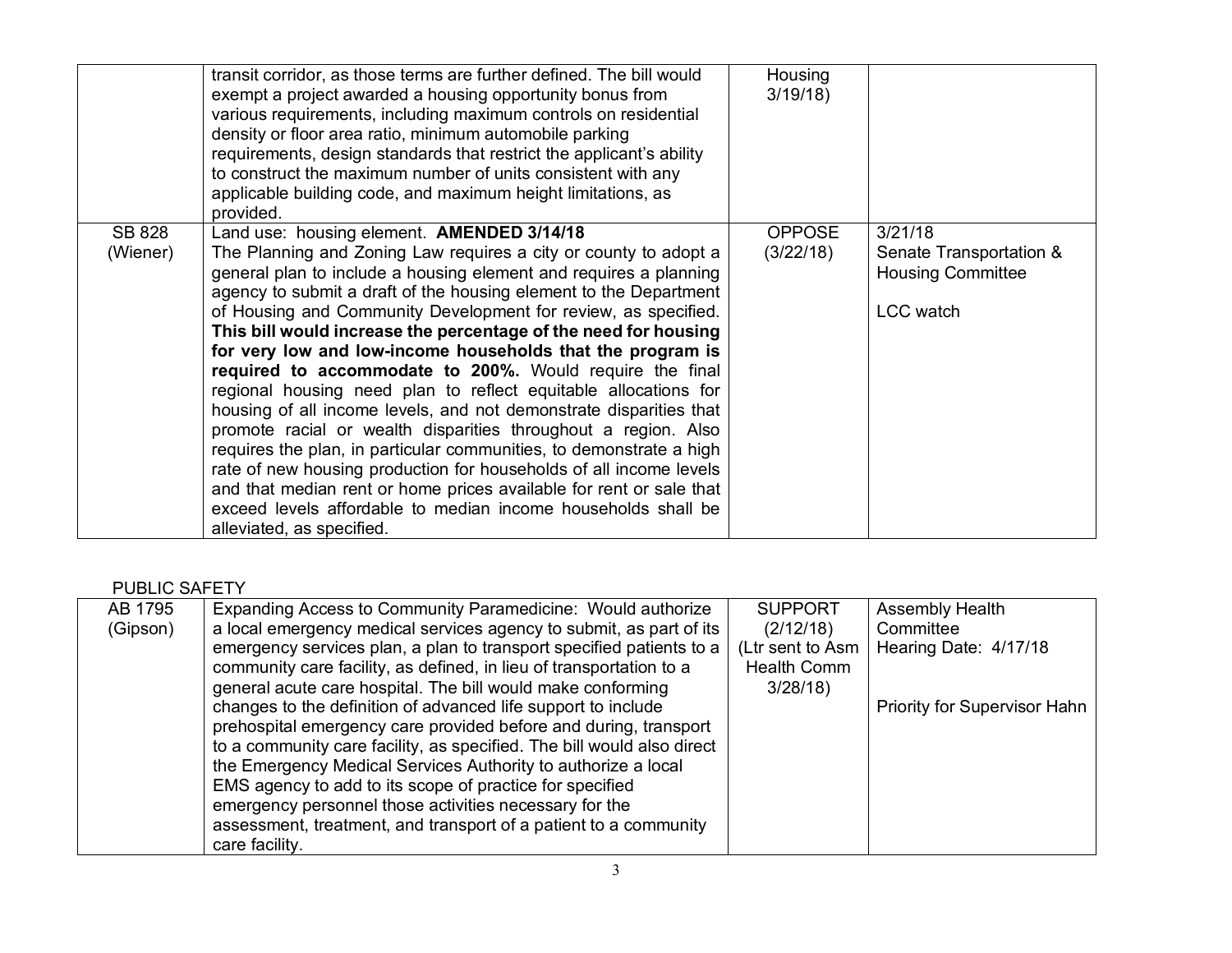| <b>SB 10</b> | Bail: pretrial release. Would declare the intent of the Legislature to | <b>MONITOR</b> | 9/6/17                         |
|--------------|------------------------------------------------------------------------|----------------|--------------------------------|
| (Hertzberg)  | enact legislation that would safely reduce the number of people        |                | <b>Assembly Appropriations</b> |
|              | detained pretrial, while addressing racial & economic disparities in   |                | Committee                      |
|              | the pretrial system, & to ensure that people are not held in pretrial  |                |                                |
|              | detention simply because of their inability to afford money bail.      |                |                                |

**TRANSPORTATION** 

| <b>AB 1905</b> | Environmental quality: judicial review: transportation           | <b>MONITOR</b> | <b>Assembly Natural</b>         |
|----------------|------------------------------------------------------------------|----------------|---------------------------------|
| (Grayson)      | projects. Would, in an action or proceeding seeking judicial     |                | <b>Resources Committee</b>      |
|                | review under the California Environmental Quality Act,           |                | Hearing Date: 4/16/18           |
|                | prohibit a court from staying or enjoining a transportation      |                |                                 |
|                | project that would reduce total vehicle miles traveled, that is  |                |                                 |
|                | included in a sustainable communities strategy, and for which    |                | <b>LCC &amp; CALCOG monitor</b> |
|                | an environmental impact report has been certified, unless the    |                |                                 |
|                | court makes specified findings.                                  |                |                                 |
| AB 2851        | Regional transportation plans: traffic signal optimization       | <b>MONITOR</b> | <b>Assembly Transportation</b>  |
| (Grayson)      | plans. Would require each city located within the jurisdiction   |                | <b>Committee</b>                |
|                | of a metropolitan planning organization to develop and           |                | Hearing Date: 4/16/18           |
|                | implement a traffic signal optimization plan, as prescribed,     |                |                                 |
|                | and would require each metropolitan planning organization to     |                |                                 |
|                | consider and incorporate those plans developed by cities         |                | <b>LCC &amp; CALCOG monitor</b> |
|                | located within its jurisdiction into its regional transportation |                |                                 |
|                | plan. The bill would create the Traffic Signal Optimization      |                |                                 |
|                | Fund and would require the Department of Transportation,         |                |                                 |
|                | upon appropriation by the Legislature, to award grants from      |                |                                 |
|                | moneys deposited in the fund on a competitive basis to cities    |                |                                 |
|                | that can deliver the greatest per capita reduction in emissions  |                |                                 |
|                | of greenhouse gases through the implementation of their          |                |                                 |
|                | traffic signal optimization plans and that provide matching      |                |                                 |
|                | funds. The bill would appropriate \$2 million from the           |                |                                 |
|                | Greenhouse Gas Reduction Fund for the 2019-20 fiscal year        |                |                                 |
|                | for deposit in the Traffic Signal Optimization Fund. Because     |                |                                 |
|                | the bill would impose additional duties on local agencies, it    |                |                                 |
|                | would impose a state-mandated local program.                     |                |                                 |